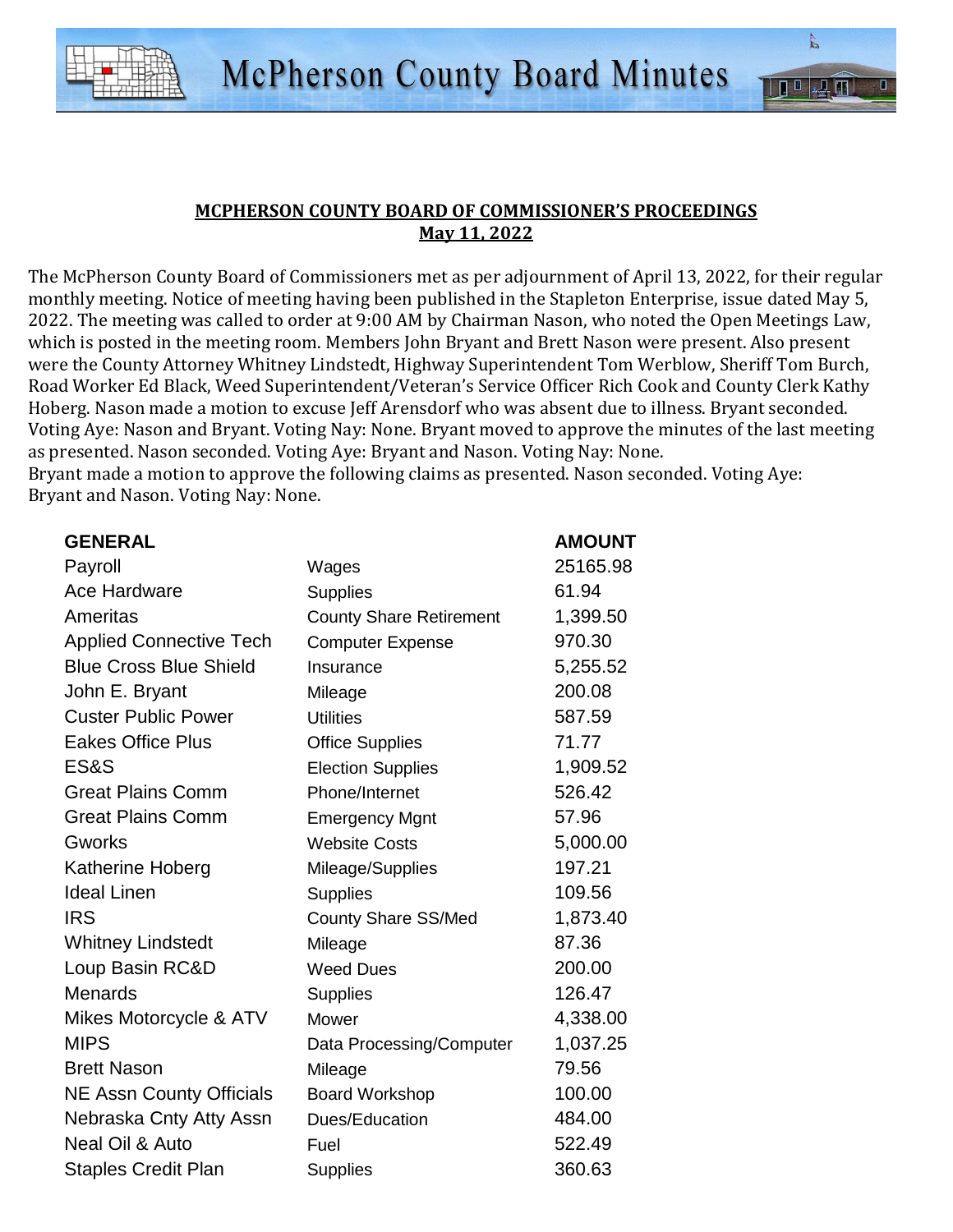|                                                            | <b>McPherson County Board Minutes</b> |               |
|------------------------------------------------------------|---------------------------------------|---------------|
| <b>Stapleton Enterprise</b>                                | Publishing/Supplies                   | 1,335.13      |
| Trugreen                                                   | <b>Grounds Maintenance</b>            | 80.00         |
| <b>US Bank</b>                                             | Office/Janitor Supplies               | 893.55        |
| Viaero                                                     | <b>Sheriff Phone</b>                  | 81.21         |
| Village of Stapleton                                       | <b>Trash Disposal</b>                 | 2,510.00      |
| <b>ROAD</b>                                                |                                       | <b>AMOUNT</b> |
| Payroll                                                    | Wages                                 | 9,892.00      |
| Ameritas                                                   | <b>County Share Retirement</b>        | 600.21        |
| <b>Blue Cross</b>                                          | <b>County Share Insurance</b>         | 2,095.96      |
| Croell Inc.                                                | Gravel                                | 9,294.26      |
| <b>Great Plains Comm</b>                                   | Telephone                             | 103.91        |
| <b>IRS</b><br>McPherson Co.                                | <b>County Share SS/Med</b>            | 754.36        |
| Inheritance                                                | <b>Reimbursement Payments</b>         | 5,337.97      |
| <b>Neal Oil</b>                                            | Heating/Fuel/Repairs                  | 5,489.14      |
| <b>NE Truck Center</b>                                     | Parts                                 | 2.00          |
| <b>Platte Valley Comm</b>                                  | Radio Repair                          | 230.51        |
|                                                            |                                       |               |
| <b>RS Hydraulic Solutions</b>                              | <b>Machine Repair</b>                 | 202.37        |
| <b>TC Engineering</b><br><b>FAIR</b>                       | <b>Highway Supt</b>                   | 750.00        |
| <b>Ideal/Bluffs Facility Sol.</b>                          | <b>Supplies</b>                       | 40.62         |
| <b>Ideal Linen</b><br><b>SENIOR MEAL</b><br><b>PROGRAM</b> | <b>Supplies</b>                       | 35.67         |
| <b>Prairie Hills Café</b>                                  | <b>Senior Meals</b>                   | 2,992.00      |

 $\overline{\mathsf{p}}$ 

**III MYN** 

The Board discussed setting the date and time for a Public Hearing regarding the vacation of Platt Street from 3rd Street and Hwy 97and Fourth Street between Brown Street and Platt Street. Mr. Vanderheiden, Superintendent of McPherson County Schools, was present for discussion. The Public Hearing for the closures will be held at the next commissioner's meeting on June 8, 2022 which begins at 9:00 AM. Rich Cook presented the board with the Noxious Weed Reports and Requirements Summary for 2021. The report states that McPherson County is meeting the requirements of the Nebraska Noxious Weed Control Act. The report was signed by Chairman Nason and will be returned to the Nebraska Department of Agriculture by Cook. Rich Cook also discussed Veteran's Service with the commissioners. Nason made a motion to appoint Dennis Licking to the Veteran's Service Board replacing Harold Arensdorf. The term will expire in January, 2023. Bryant seconded. Voting Aye: Nason and Bryant. Voting Nay: None.

**At 9:15 AM**, Trent Neal was present to discuss building an approach on the West side of the Neal Oil Bulk Plant. John Bryant noted that he has examined the area and the board will have Ed Black look at the area and give input on the best plan for this project.

County roads were discussed with road worker Ed Black. The commissioners discussed a Request for Road Work which had been submitted by Linda Kemp. The occupant of the property reported that they are very